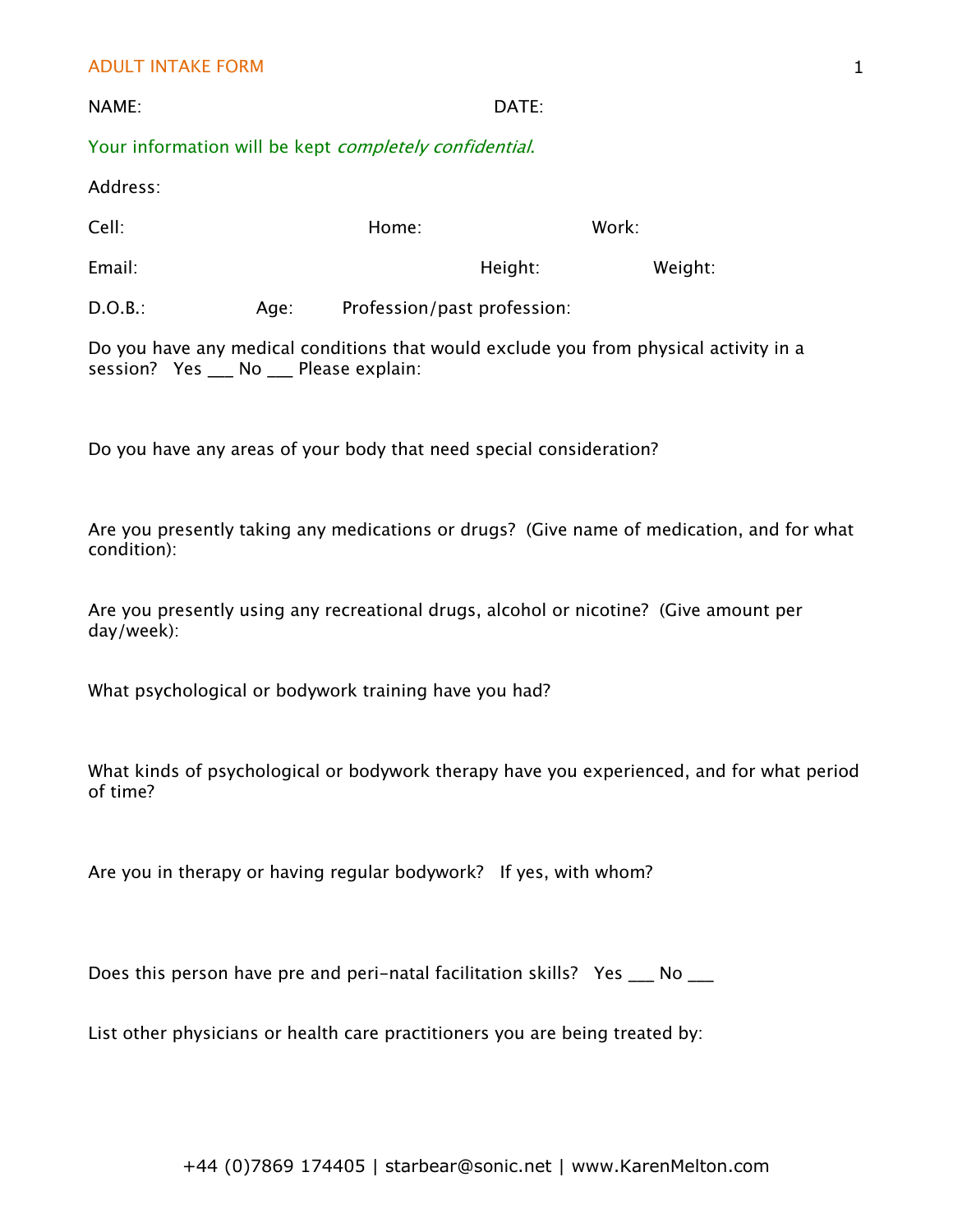NAME: DATE:

List any other support you have?

Please check what applies to your birth history:

- \_\_\_ an unmedicated vaginal birth in a hospital \_\_\_ with fetal heart monitor \_\_\_ an unmedicated vaginal birth at home \_\_\_\_ with cranial suction
- \_\_\_ an unmedicated vaginal birth at home \_\_\_\_ with cranial s<br>\_\_\_ an anesthesia birth \_\_\_\_\_\_\_\_\_\_\_\_\_\_\_\_\_\_\_\_\_\_ with forceps
- \_\_\_ an anesthesia birth \_\_\_ with forceps
- \_\_\_ cesarean section \_\_\_ breech
- \_\_\_ a multiple birth
- \_\_\_ other birth complications, please explain:

Please check what applies to your prenatal and birth history:

\_\_\_ I had a twin that did not live. At what point in the pregnancy or postnatal time did your twin leave?

\_\_\_ I was premature. How many weeks? \_\_\_\_\_\_

 $\frac{1}{2}$  I was in Neonatal Intensive Care Unit - please state how long?

- \_\_\_ I was incubated. How long? \_\_\_\_\_\_
- \_\_\_ I was conceived through assisted reproductive technology (I.V.F., sperm or egg donor,
- etc) please state which:

Where was your father during the birth?

Were you separated from your mother at birth? (sent to nursery)?

Were you breast-fed? \_\_\_ Yes \_\_\_ No If yes, how long? \_\_\_\_\_\_

Men, were you circumcised as an infant? Yes \_\_\_ No \_\_\_ If yes, was anesthesia used?

Please tell me about any interventions shortly after your birth such as hospitalization for illness or high jaundice, operations, illnesses as an infant or child.

Did either or both of your parents lose another child to miscarriage, abortion, stillbirth, or childhood death? If yes, are you aware of how this affected you? Give dates and circumstances: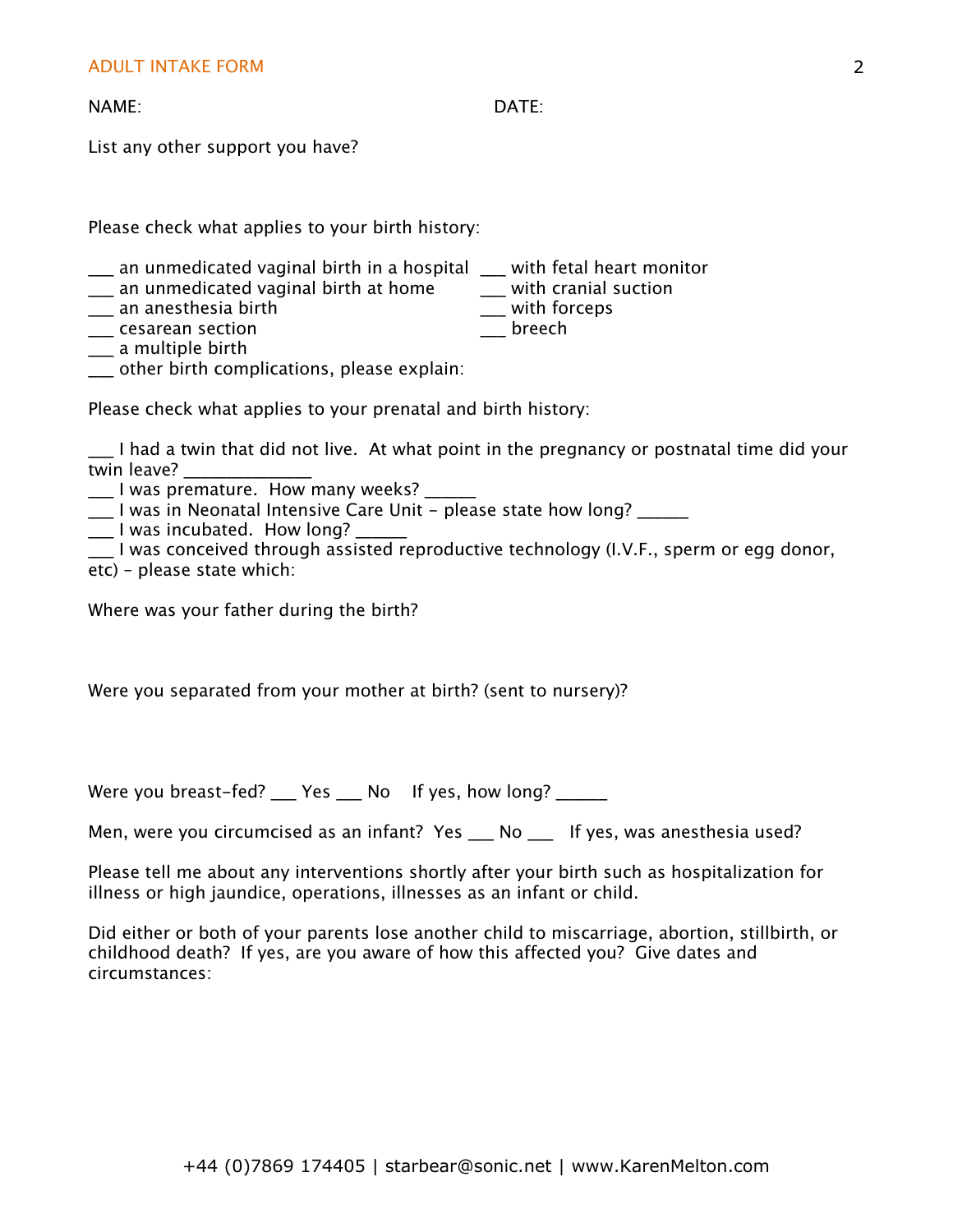## NAME: DATE:

**Who raised you?** Were your parents your natural parents? Where you raised by a single parent? If your parents split up, how old were you? Did you have other major primary care givers like grandparents, aunts, uncles, guardians or adoptive parents?

Do you or did you have siblings? Indicate ages relative to you, nature of relationship as children:

Please tell me any other information you know about **your conception**, your parents' attitude toward having you (planned, unplanned, wanted, confused, unwanted). If unwanted, did they consider or attempt abortion?

What do you know about **your life in the womb**, including physical effects (maternal or paternal smoking, drinking, drugs, mom's diet), and emotional effects including absence or presence of father during pregnancy or birth, parent's relationship with each other during your pregnancy, siblings' attitude toward your birth? If you are adopted, give information about transition in hospital and new family, as well as any birth history known:

Have you ever lost a child to miscarriage, abortion, stillbirth, death? Yes \_\_\_\_ No \_\_\_ If yes, please explain circumstances and dates and how this affects you today:

Have you ever been, or are you, in an abusive relationship? Yes \_\_\_\_ No \_\_ If yes, please state when, what relation the person was or is to you, whether the abuse was or is physical, sexual or emotional. If a past relationship, what action did you take? If present, what are you doing about it? Please give details: